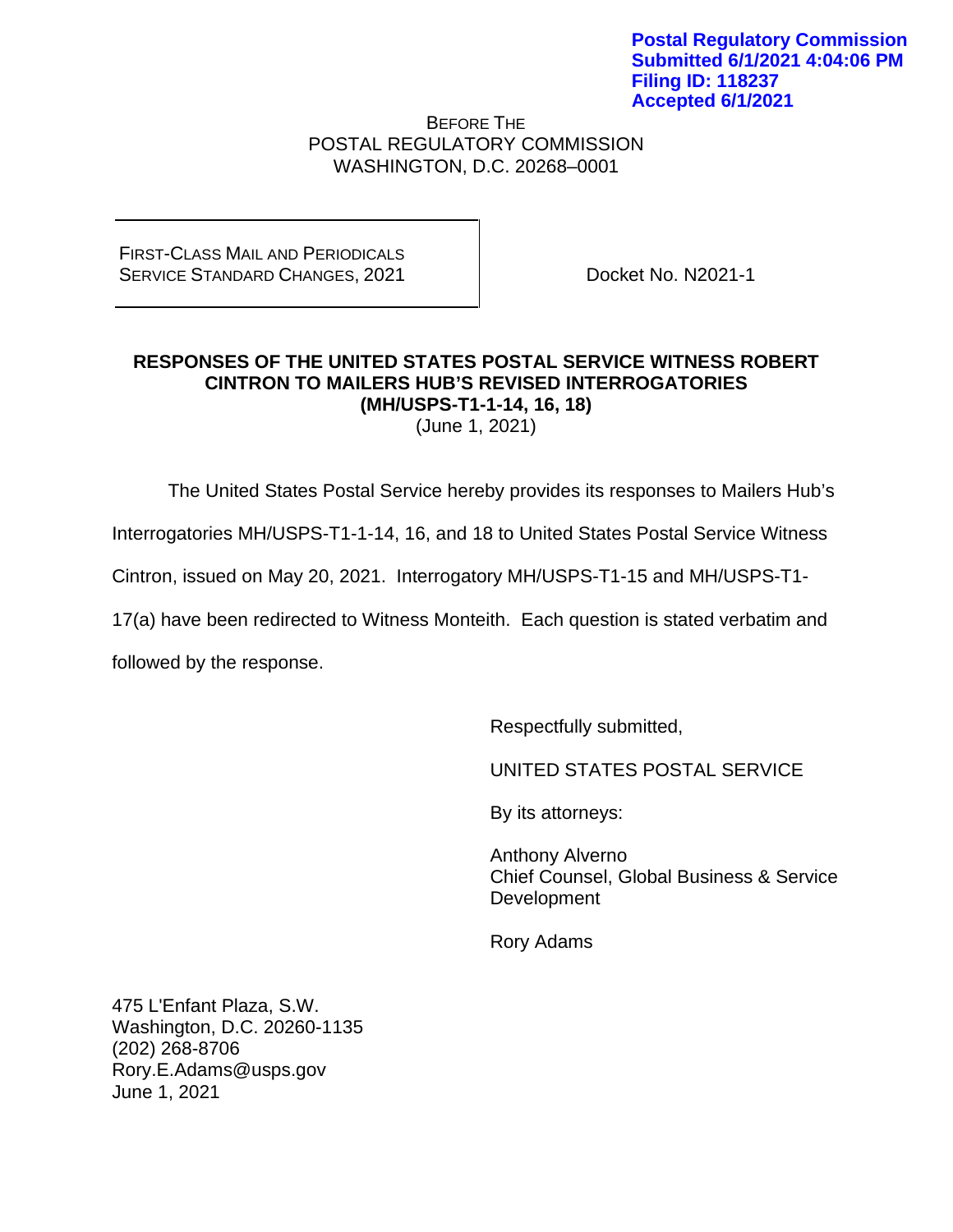**MH/USPS-T1-1.** [POR #1] Please refer to your testimony in section I(A).

a. Please identify specific occasions, other than the pre-filing conference, when the Postal Service "conferred with industry representatives" specifically regarding the proposed service standard changes, as opposed to service issues generally.

b. Please identify the specific presentations to the Mailer Technical Advisory Committee that were specifically about the proposed service standard changes, as opposed to service issues generally.

# **RESPONSE:**

a. The pre-filing conference was the introduction of the proposal to the industry and

public at large. The Postal Service also conferred with industry representatives prior to

the pre-filing conference. For instance, after the release of the 10 Year "Delivering For

America" plan and prior to the pre-filing conference, the Postal Service discussed the

proposed service standard changes at MTAC with over 600 people in attendance.

b. The Mailer Technical Advisory Committee is another forum to discuss the proposed

service standard changes with the mailing industry. The Postal Service did not create

specific presentations about the proposed service standard changes as the subject

was reviewed in the pre-filing conference and the specific details of the proposal filed

publicly with the PRC.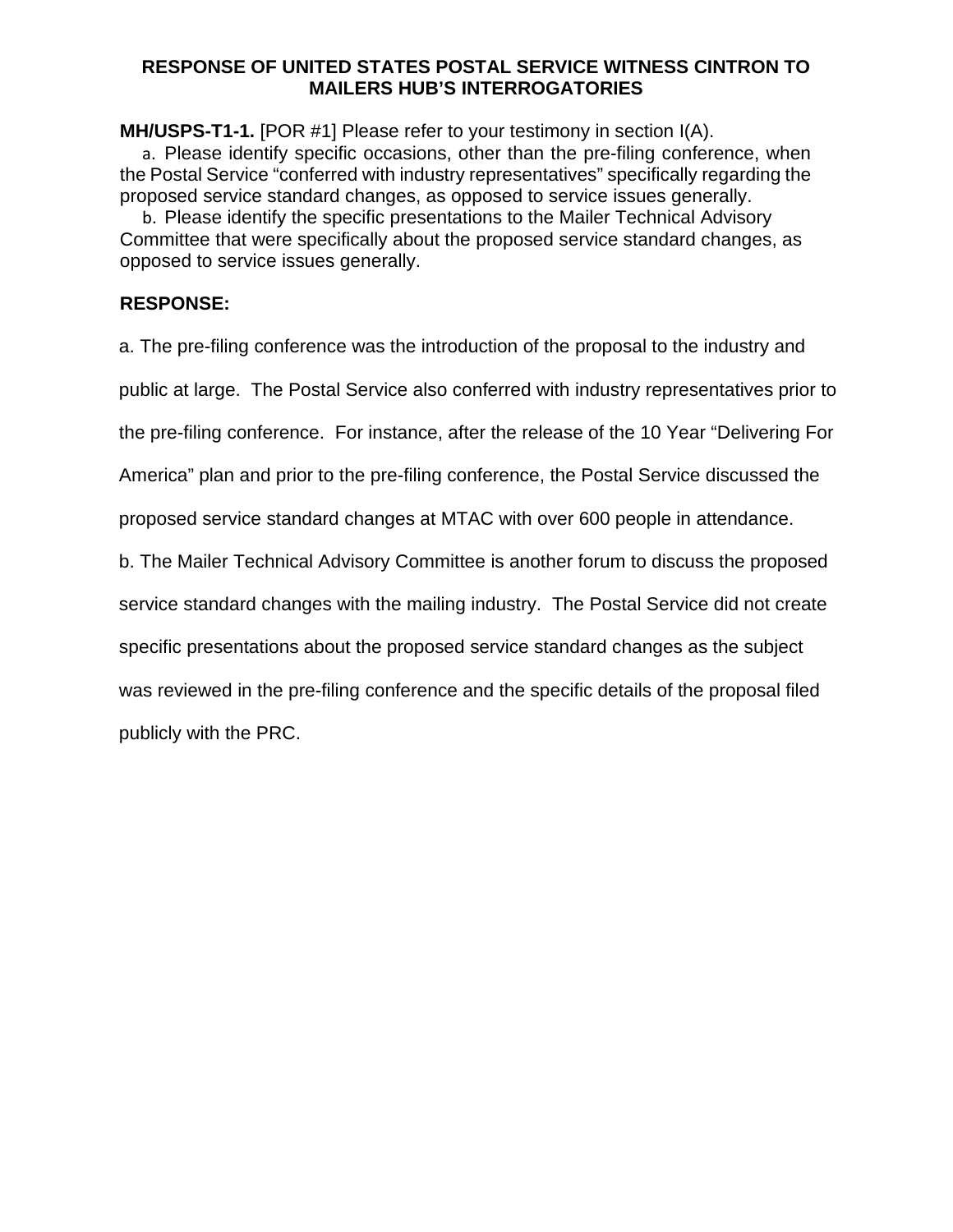**MH/USPS-T1-2.** [POR #2] Please refer to your testimony in section I(A). a. Please confirm that the phrase "as we plan to implement services standards" indicates that the Postal Service intends to implement the proposed service standards notwithstanding the Advisory Opinion that will be issued by the Postal Regulatory Commission at the conclusion of this Docket.

**RESPONSE:** The Postal Service is seeking an Advisory Opinion from the Postal

Regulatory Commission because it intends to implement the proposed service

standards. The Postal Service will carefully consider the Advisory Opinion that is

issued by the Commission. The Postal Service cannot determine how or whether its

plans may change in response to the Commission's Advisory Opinion until after the

Commission has issued it.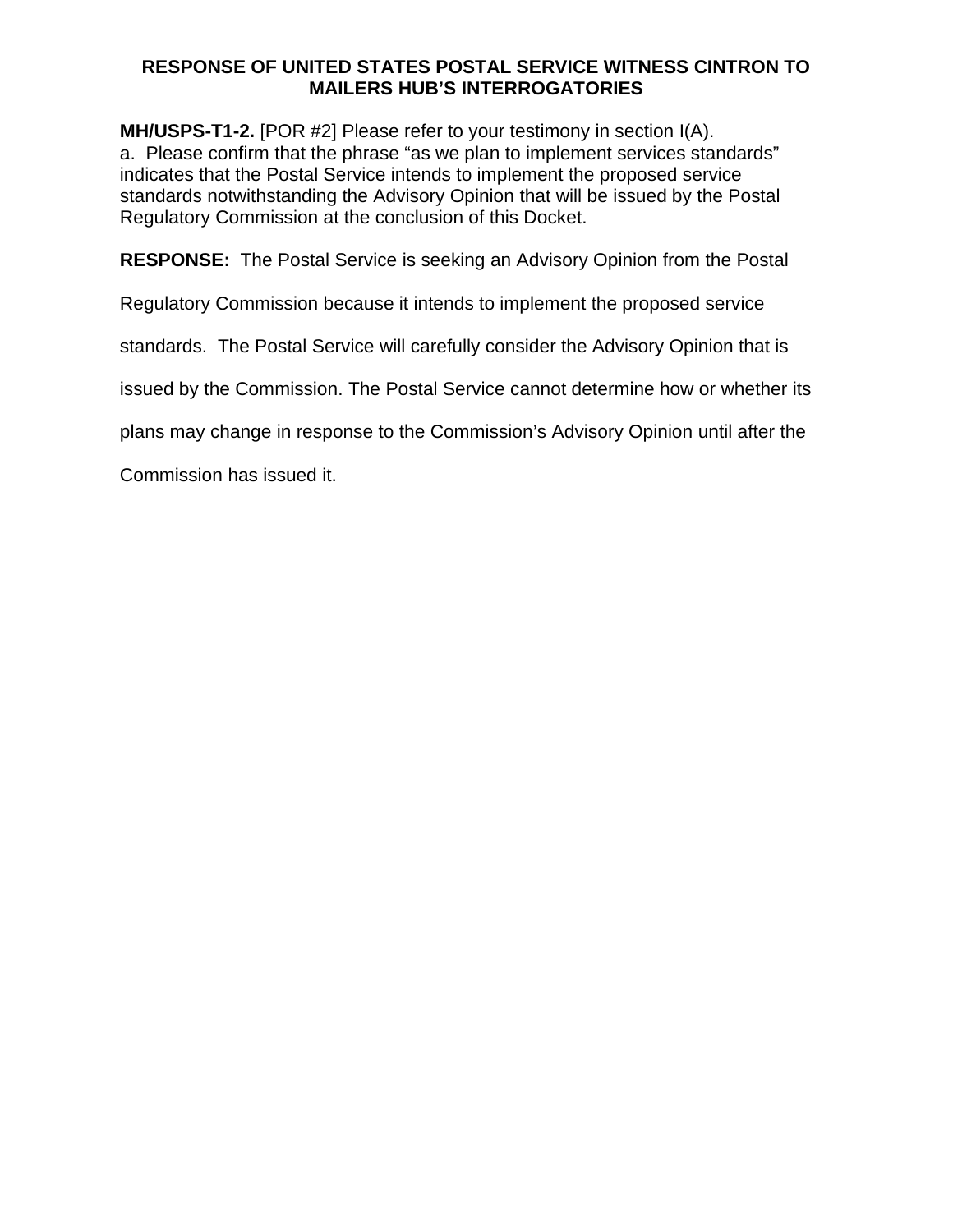**MH/USPS-T1-3.** [POR #3] Please refer to your testimony in section I(A)(1), *Discussion of Current Inability to Meet Existing Service Standards*.

a. Please confirm that service performance targets and scores shown for First-Class Mail are aggregated, i.e., they are composite averages of all First-Class Mail regardless of category or preparation, and the average of performance of all reporting units (e.g., areas and districts). If that cannot be confirmed please explain why.

b. Please confirm that, within the aggregated (composite) scores, some reporting units and/or processing facilities have shown relative consistency in achieving (or failing to achieve) the current service standards. If that cannot be confirmed, please explain why.

c. Please explain what analyses or studies the Postal Service made over the 2012-2020 period to identify underperforming facilities, deficient processes, management or staffing issues, and other factors contributing to the failure to achieve service performance under the current service standards, and what corrective measures were taken. If no analyses or studies were made, or no corrective actions were taken, please explain why not.

d. Please explain whether and how the management, staffing, processing, transportation, or other factors now impairing achievement of the current standards will be amended, other than by adding time, to enable achievement of the proposed service standards.

e. Please explain whether the Postal Service has evaluated only replacing the current three to-five day standard with separate standards for three, four, and five-day service, without other changes to two-day service or the processing and transportation networks. If that evaluation has been conducted, please provide the results or, if no evaluation was made, please explain why not.

### **RESPONSE:**

a. Confirmed.

b. Confirmed.

c. The Postal Service conducted analyses to identify both under-performing and high-

performing Areas, Districts, and Sites. From Headquarters, the top-10 high and low

performing Districts were identified and distributed to the Area and Field leadership on

a weekly basis. Area/Field leadership would create action plans to address

performance issues. Service teams were sent to high-impact sites that did not correct

or show progress. Responsible managers in under-performing sites are reassigned

when not able to correct issues.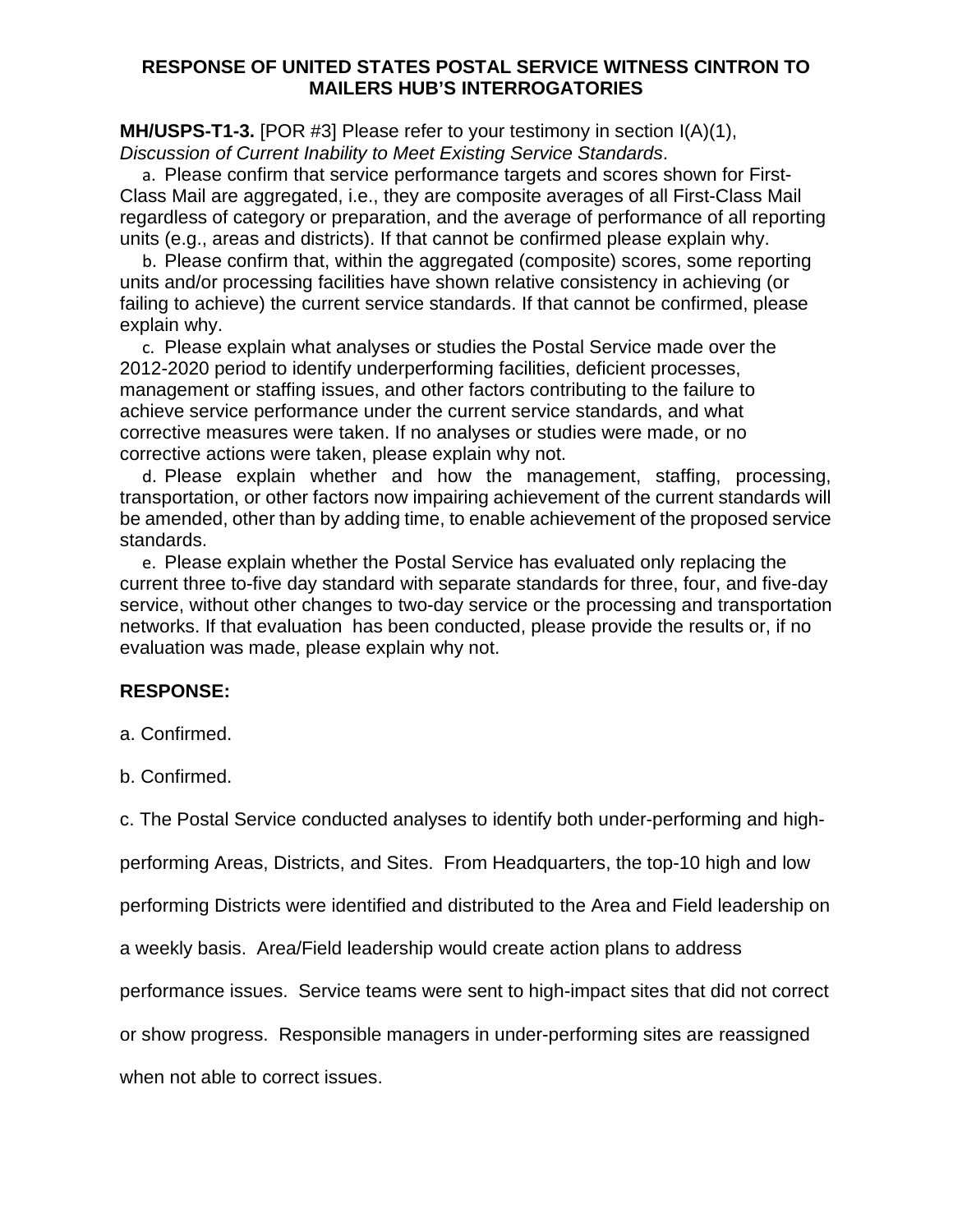d. Staffing issues will correct as the pandemic is addressed. Large hiring efforts were made to help fill gaps in staffing. Annex space and package sorting equipment was approved to expand processing capacity. Management training is resuming as the pandemic concerns are waning.

e. The Postal Service evaluated a scenario that maintained current 2-day service standards while extending 3-day to 3-to-5-day service standards. The results of this model scenario increased annual mileage by 36M miles and reduced estimated annual savings by approximately \$80M versus the current proposal.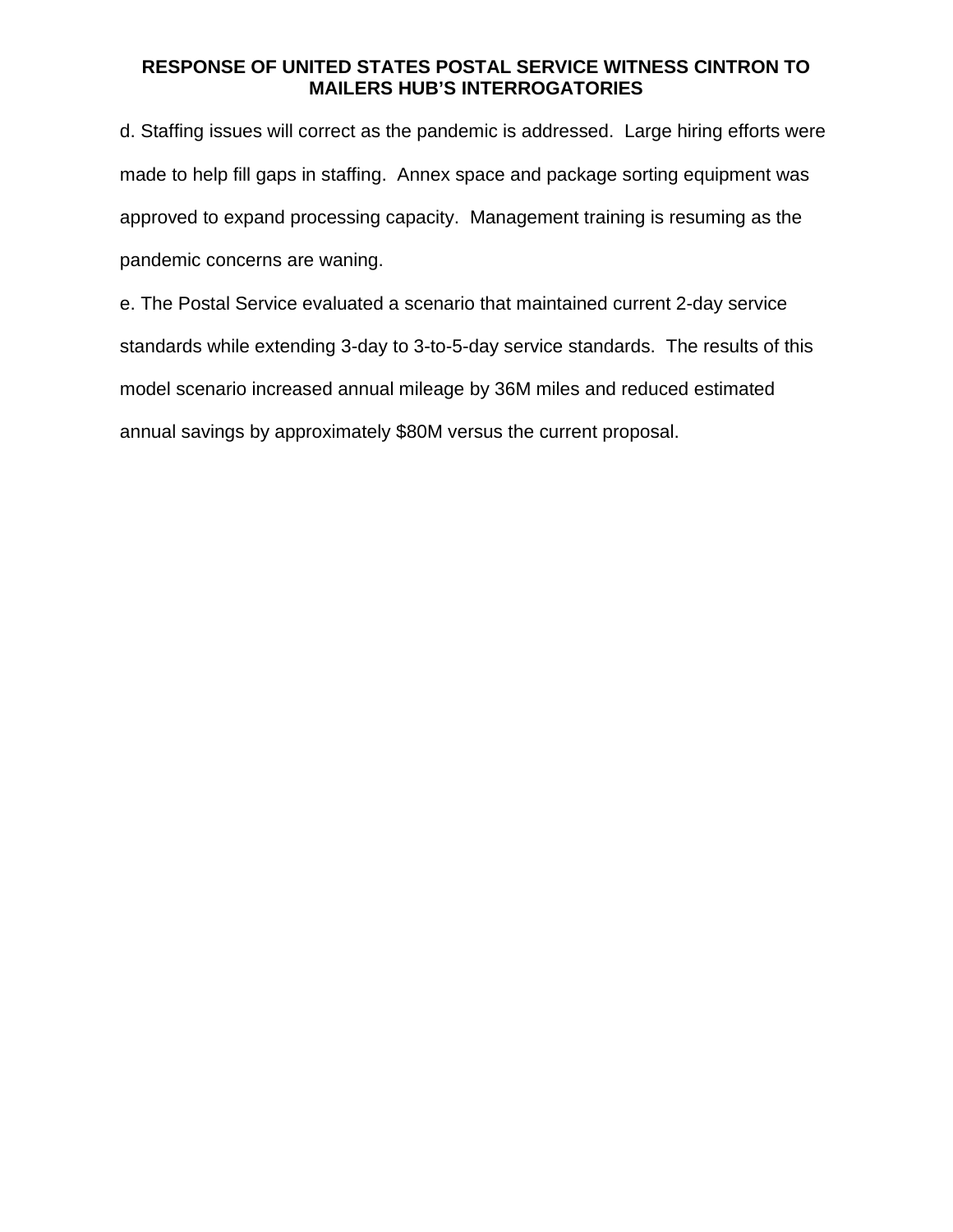**MH/USPS-T1-4.** [POR #4] Please refer to your testimony in section I(A)(2), *Potential Improvements in Service Capability and Improved Achievement of Service Standards*.

a. Please explain why the Postal Service's regulations do not account for transit time and whether this omission was deliberate. If not, please explain why "the Postal Service's regulations pertaining to the current three-day service standard for First-Class Mail" were adopted with this shortcoming.

b. Please confirm that "the Postal Service's regulations" for overnight and twoday service do account for transit time. If not confirmed, please explain why not.

c. Please explain whether the Postal Service has evaluated only revising the current three to-five day standard to account for transit time, and/or replacing it with separate standards for three, four, and five-day service, that do account for transit time, without other changes to two-day service or the processing and transportation networks. If that evaluation has been conducted, please provide the results or, if no evaluation was made, please explain why not.

# **RESPONSE:**

a. Although the Postal Service's 3-day business rules do not explicitly account for

transit time, they do account for transit time in that all contiguous U.S. origins and

destinations can be reached within that time by air transportation, although the

challenges of attempting to do so leads to a lack of service reliability and the

operational complexities discussed in my testimony.

b. Confirmed. Overnight service standards do not account for transit time between

processing facilities as overnight service standards are only applicable intra-SCF.

Two-day service standards were developed accounting for 6-hours of surface transit

time from Origin to Destination SCF. Moreover, whether explicit or implicit, all

service standards must necessarily account for transit time.

c. The Postal Service evaluated a scenario that maintained current 2-day service standards while extending 3-day to 3-to-5-day service standards based on surface transit time. The results of this model increased annual mileage by 36M miles and reduced estimated annual savings by approximately \$80M.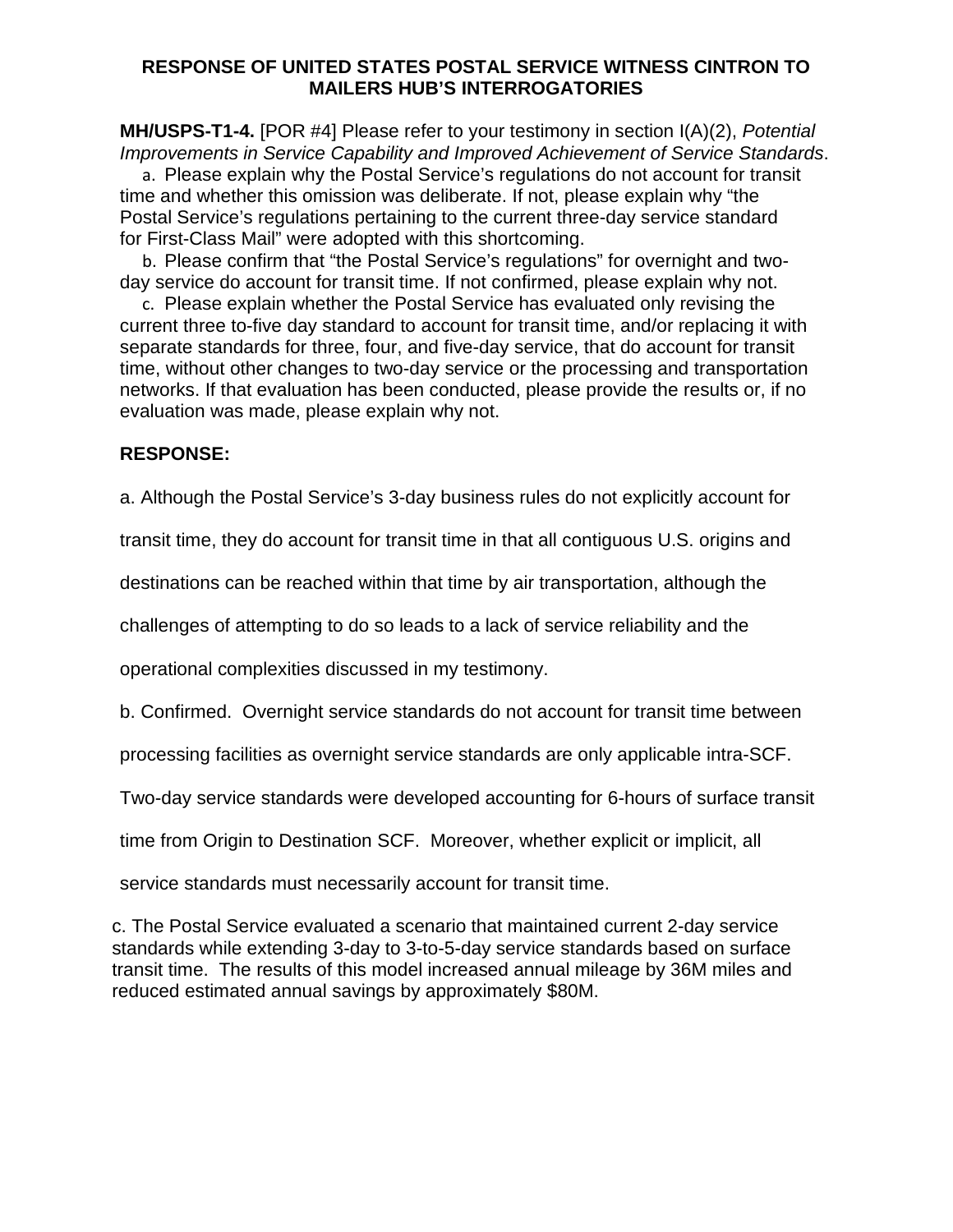**MH/USPS-T1-5.** [POR #5] Please refer to your testimony in section I(A)(2), *Potential Improvements in Service Capability and Improved Achievement of Service Standards*.

a. Please confirm that the "42 percent" figure represents the average for all vehicles ("5- ton" trucks, and all sizes of trailer) used for surface transportation, over all trip lengths, and movements by both HCR and PVS service. If not confirmed, please explain or clarify.

b. Please explain whether the "42 percent" figure refers to cubic capacity, maximum weight,

or vehicle floor space.

c. Please detail the percent vehicle capacity utilization planned by the Postal Service and, if that utilization is less than 75 percent, why that lower utilization was planned.

d. Please explain the process used by the Postal Service to determine the vehicle to be used on a surface routing (e.g., "5-ton" vs 40-foot trailer vs 53-foot trailer).

# **RESPONSE:**

a. Not confirmed. The 42 percent cited in the testimony refers to overall network, or

plant-to-plant HCR transportation.

b. The 42 percent refers to vehicle floor space.

c. The Postal Service does not limit utilization in the planned network. Utilization is

constrained by the available transit windows between pairs driven by the requirement

to meet the current service standards.

d. 48 to 53-foot trailers are typically planned for the 2 and 3-day plant-to-plant network.

48-foot trailers are used where 53-foot trailers are restricted, such to/from Processing

and Distributions Centers in New York City. Some low-volume 2-day pairs use other

equipment if more cost effective. In those cases, container volume data from Surface

Visibility (SV) would be used to determine the minimum capacity needed and the

corresponding truck or trailer size.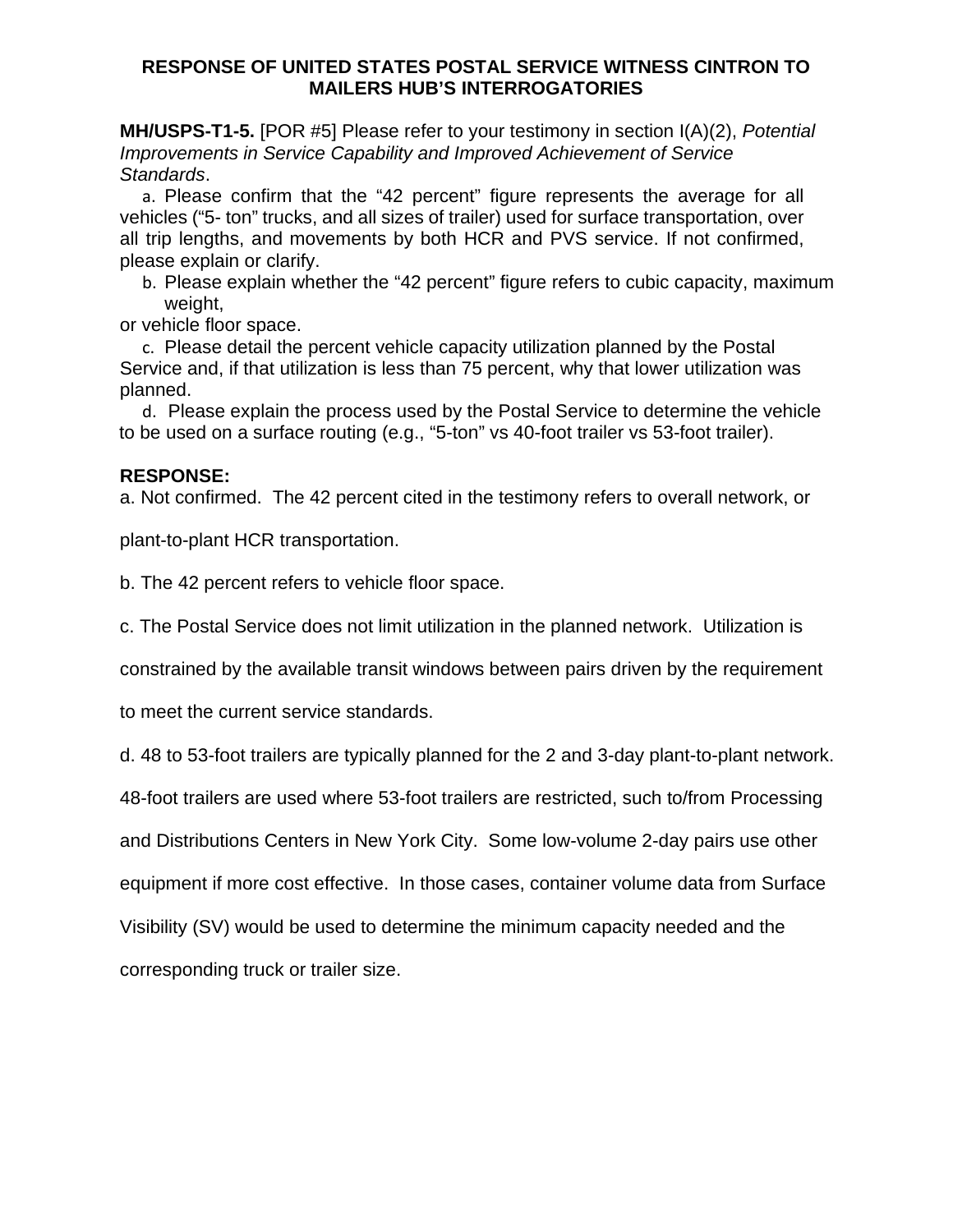**MH/USPS-T1-6.** [POR #8] Please refer to the footnote to your testimony on page 11. a. Please explain the difference between "service standards" and "service performance targets."

b. Please confirm that the Postal Service must seek an Advisory Opinion from the Postal Regulatory Commission if changing nationally-applicable "service standards" for First-Class Mail but can unilaterally adjust "service performance goals" for any mail.

### **RESPONSE:**

a. Service standards define the expected days to deliver a product from an origin to a

destination. Service performance targets are goals set to drive processing and delivery

performance against the delivery expectation set by the standard.

b. The Postal Service understands its obligation to file a request for an advisory opinion

when it seeks to change service standards for First-Class Mail on a nationwide or

substantially nationwide basis. The Postal Service provides notice of service

performance target changes through its Annual Report.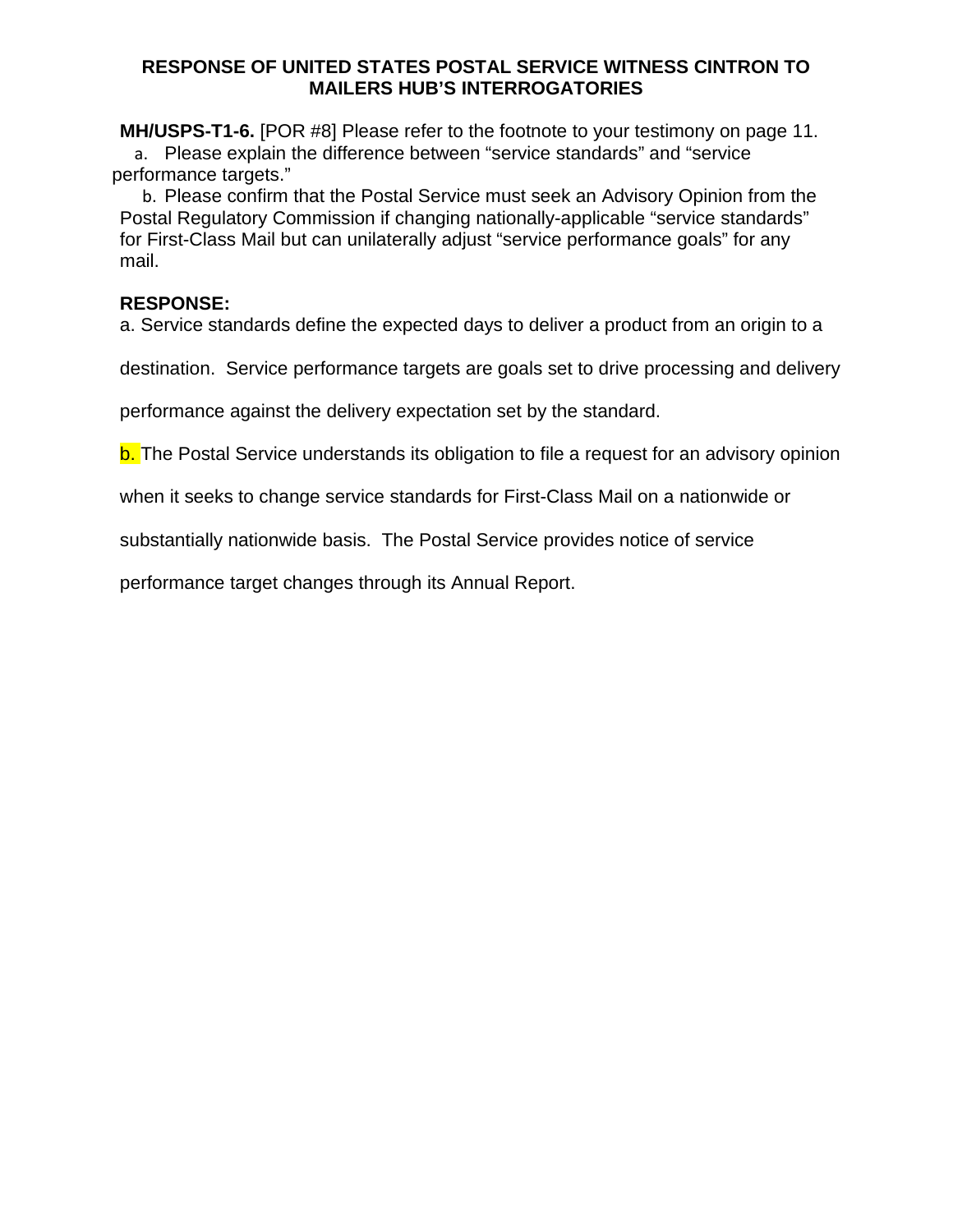**MH/USPS-T1-7.** [POR #9] Please refer to the footnote to your testimony on page 11.

a. Please explain the use of "expect to" rather than "will."

b. Please explain the steps being taken by the Postal Service in preparation for "implementation of our proposed service standard changes," other than adding transit time and adjusting modes of transportation, so that the 95 percent service performance target can be attained at "all times of the year."

c. Please explain the steps the Postal Service will take if it is unable to achieve or maintain achievement of the "95 percent" performance goal it expects to set "upon implementation of our proposed service standard changes during all times of the year."

### **RESPONSE:**

a. The phrasing does not have substantive import—it simply reflects the fact that the

targets for subsequent years have not yet been set by the Board. As noted, these

service standard changes will enable the Postal Service to achieve a 95% target.

b. In order to continue providing reliable service, the Postal Service has addressed

capacity issues by acquiring additional space in 46 locations to accommodate

package growth. The Postal Service also purchased 138 additional package sorting

machines this year and added over 14,000 permanent positions to our workforce.

This will allow facilitate the timely handling of additional package volume in the

processing and delivery network. The increased space and fluidity for packages will

free-up needed space for drop shipments.

Similar to what was successfully accomplished prior to the pandemic, the Postal Service continues daily review and analysis of service failures. The analysis allows for prompt resolution of root causes of our process failures including efficiency and opportunity to maximize our machine utilization.

The Postal Service is also addressing bottlenecks in the logistics networks by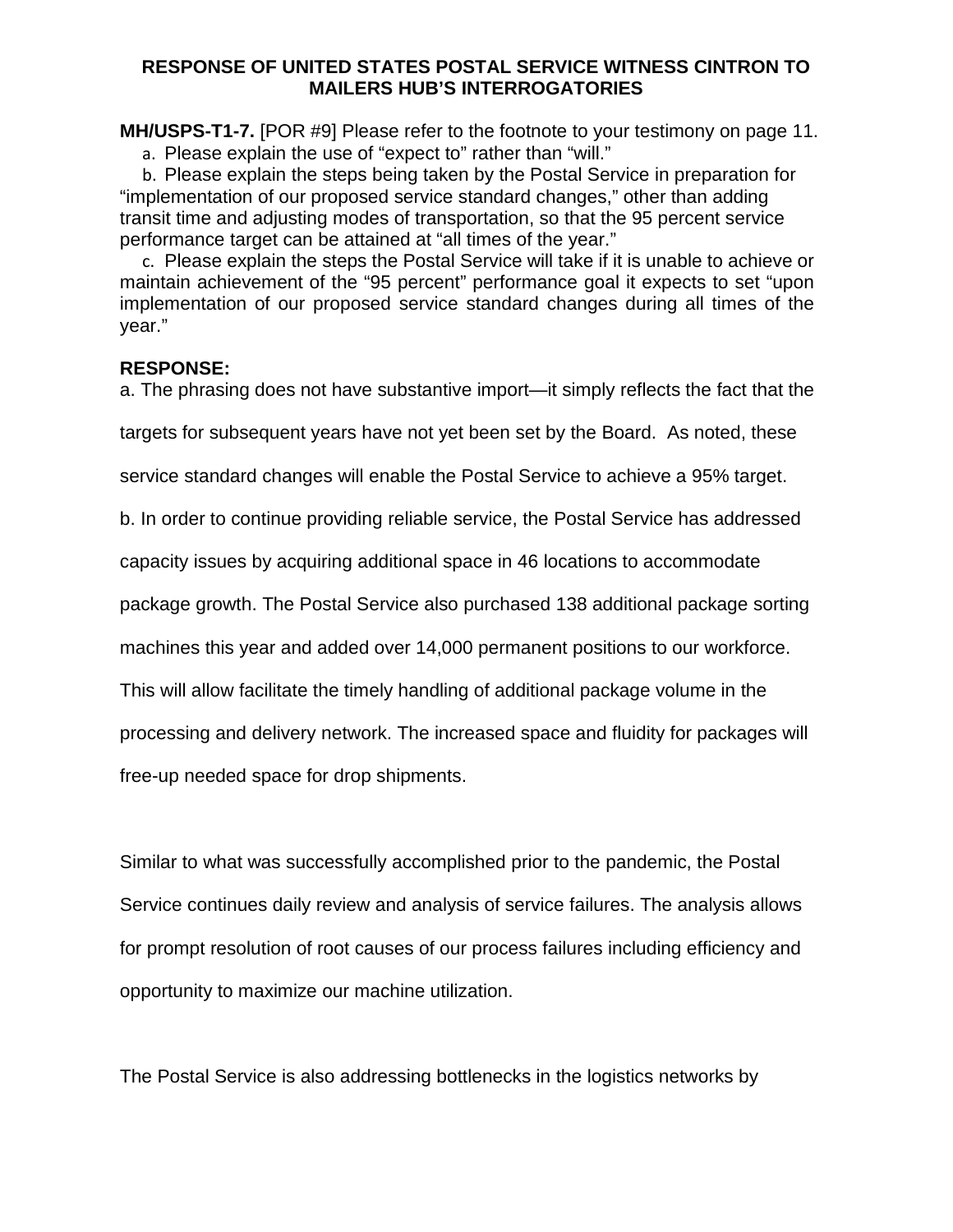contracting additional Surface Transportation Centers to increase capacity to distribute mail throughout the surface networks. Daily mitigation of the air network's capacity shortfall continues and the third-party canine (3PK9) air package screening project expands capacity and alleviates bottlenecks by moving Priority Mail packages through the commercial air network.

c. The Postal Service will design transportation that supports the achievement of the 95% performance goal. Lane analysis will reveal any constraints caused by multistops, transfers, or overall distance. Adjustments will be made to routes or modes to ensure volumes arrive at destination in time to support a viable volume arrival profile.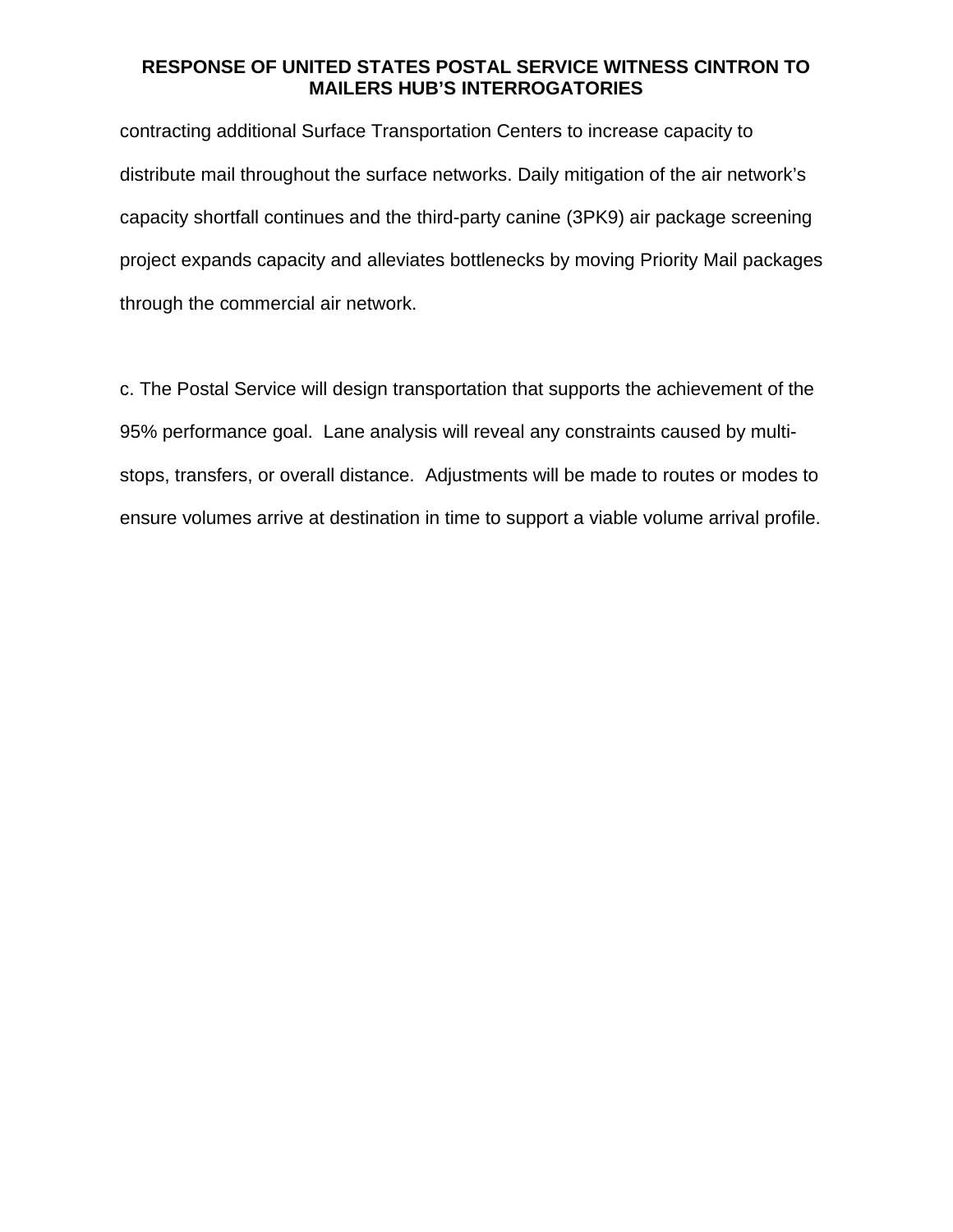**MH/USPS-T1-8.** [POR #11] Please refer to the statement in your testimony on page 18, lines 16 through 18, that "the Postal Service is incapable of meeting its service performance targets, and hence providing reliable and consistent service, under the current standards."

a. Please confirm that, as shown in the data provided quarterly to the Postal Regulatory Commission, some facilities (or districts or areas) of the Postal Service have been able to meet current service performance targets.

b. Please explain the steps taken by the Postal Service to determine why some facilities (or districts or areas) have been able to meet current service performance targets; the information developed; the actions taken to apply those findings to enable other facilities (or districts or areas) to meet service performance targets; and the results of those actions. If no steps were taken for either purpose please explain why.

### **RESPONSE:**

a. Confirmed.

b. The Postal Service conducted analysis to identify both under-performing and high-

performing Areas, Districts, and Sites. From Headquarters, the top-10 high and low

performing Districts were identified and distributed to the Area and Field leadership

on a weekly basis. Area/Field leadership would create action plans to address

performance issues. Service teams were sent to high-impact sites that did not

correct or show progress. Peer mentoring was regularly used to assign high-

performing site managers to assist low-performing sites. Responsible managers in

under-performing sites are reassigned when not able to correct issues.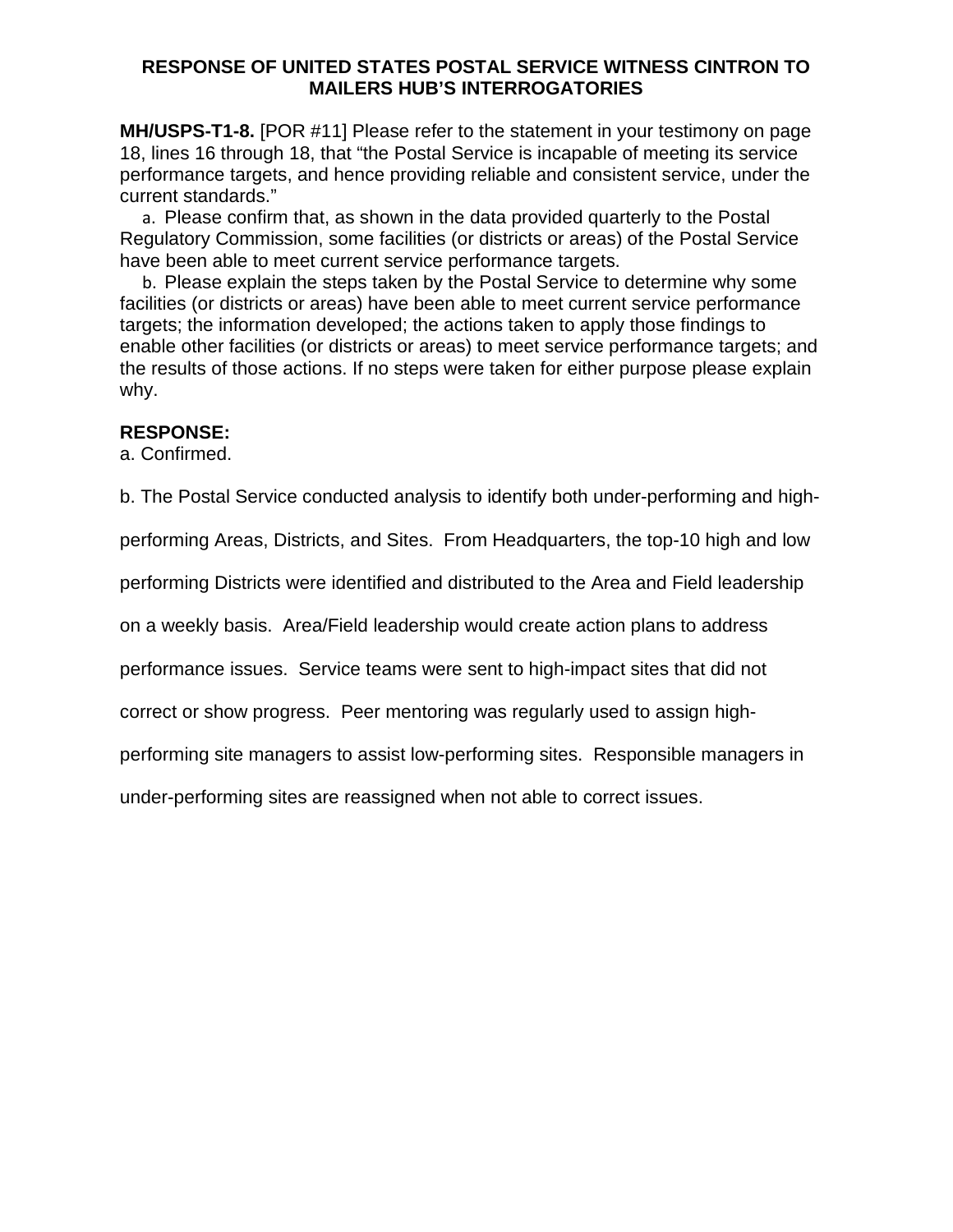**MH/USPS-T1-9.** [POR #12] Please refer to the statement in your testimony on page 18, lines 16 through 18, that "the Postal Service is incapable of meeting its service performance targets, and hence providing reliable and consistent service, under the current standards."

a. Please explain the causes, other than transit time and the use of air transportation, that contribute to the Postal Service's failure to meet service performance targets, and how the proposed changes to service standards will ameliorate those causes so as to enable achievement of the revised standards.

b. Please explain the steps taken by the Postal Service to determine why it "is incapable of meeting its service performance targets"; the information developed; the corrective actions taken to improve its capability to meet service performance targets; and the results of those actions. If no steps were taken for either purpose please explain why.

c. Please explain the Postal Service's criteria for "meeting" targets, and for judging service to be "reliable" and "consistent," and the derivation of those criteria.

#### **RESPONSE:**

a. There are various factors influencing service performance with respect to the Postal Service's current service standards, including: machine capability and capacity, network issues, staffing issues, and employee error. Although volume of First-Class Mail is declining, volume can still be a contributing factor at times, in particular if a large mailing is entered that overwhelms the current capacity of an operation. The significant increase in package volume has contributed to the challenges in mail processing that impact First-Class Mail service performance. Resources are shifted to heaviest volumes to attempt to clear volumes in accordance with the operating plan. When the operating plans are not able to be achieved, dispatches are held, or volumes are missed. When dispatches are held at origin, the volume on the trip is put at risk to make transfers and / or meet the destination sites' critical entry times. Adding time to the transportation window will better enable sites to dispatch all volumes on designated dispatches of value. The added time will add buffers to transfer windows to better absorb transportation delays.

b. Please see responses to MH/USPS-T1-3(c) and MH/USPS-T1-8(b).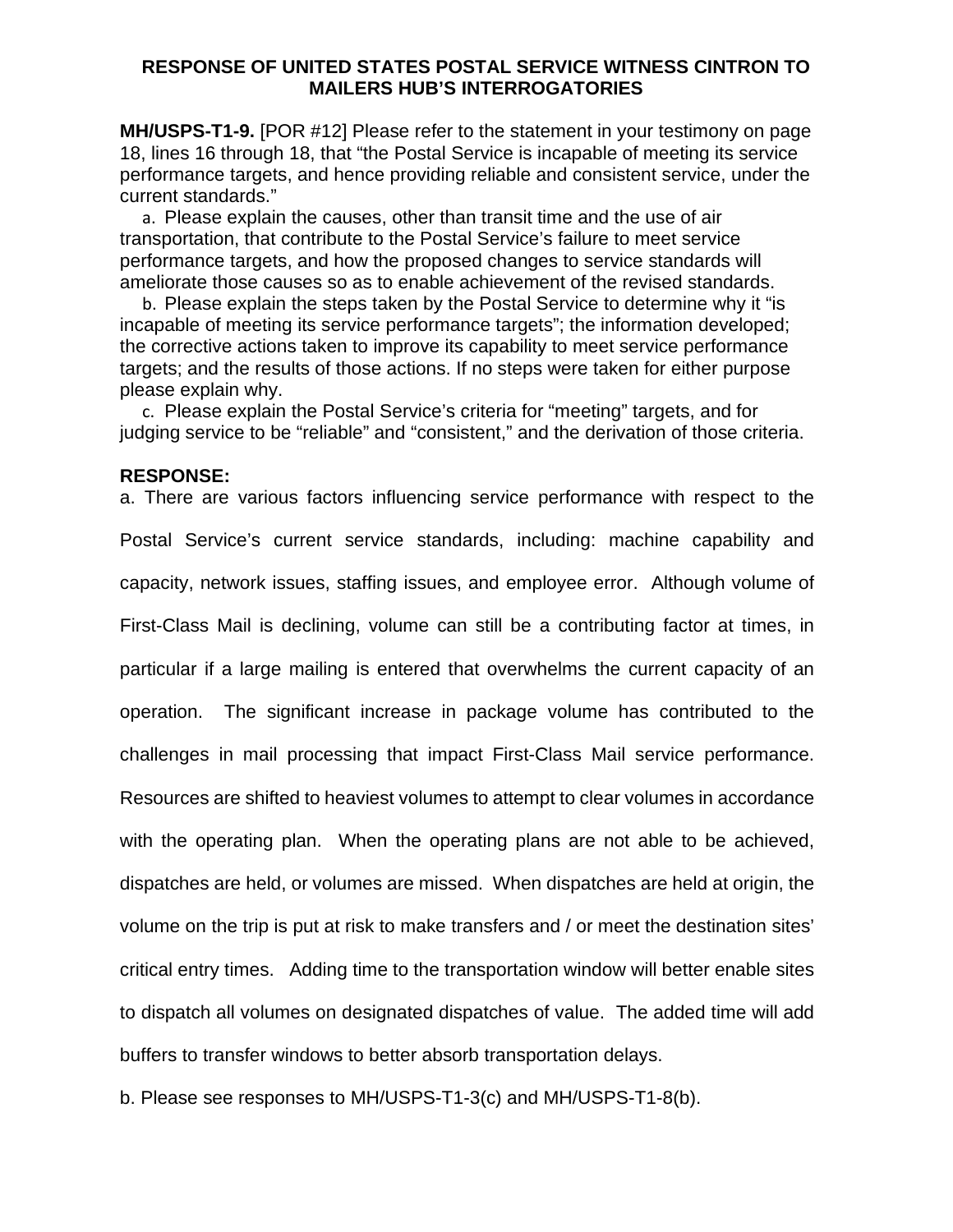c. Meeting a service performance target is achieving the service performance target. Reliable and consistent refer to the ability to meet the service performance targets for a service standard. When a site, district, division, area, region, or at a national level, is able to meet the service performance target, the service standard is being fulfilled and the customer's expectations met at the targeted level. In the case where the Postal Service sets 95% on-time targets, it would mean meeting the customer's expectations 95% of the time.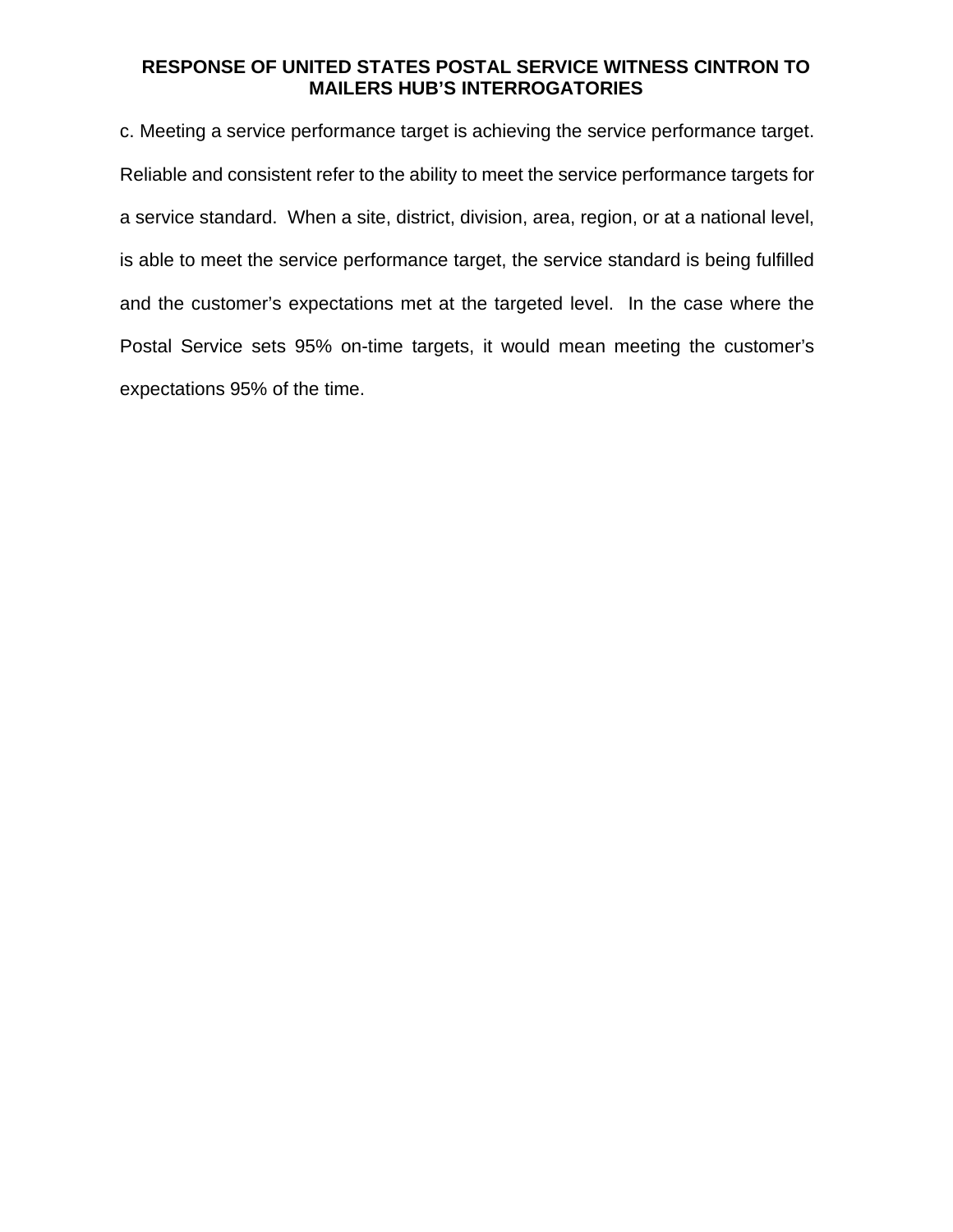**MH/USPS-T1-10.** [POR #14] Please refer to the statement in your testimony on page 18, lines 23 through 25, that "Achieving this standard requires the Postal Service to employ substantial point-to-point two-day transportation for, at times, very low volume."

a. Please explain the Postal Service's normal processes for evaluating transportation utilization and how those are applied to situations of "very low volume."

b. Please explain the Postal Service's action to minimize the occurrence of trips with "very low volume" and whether those actions were effective. If not, please explain any further actions that were taken, and their results; if none were taken, please explain why not.

c. Please explain why the capacity of contracted surface transportation vehicles cannot be adjusted to provide the flexibility to better align with volume.

### **RESPONSE:**

a. The Postal Service evaluates transportation utilization using dashboards and

reports that summarize floor utilization by leg of transportation. Multi-trip lanes with

low average utilization are evaluated for opportunities to consolidate volumes and

eliminate trips. Single trip lanes are evaluated to identify opportunities to be

combined with other trips.

b. The Postal Service is employing a team of analysts to actively perform the analysis

described in the response to part-a, above. The Surface Optimization effort has

identified over \$75 million in savings in the past three Postal quarters.

c. The type of the vehicles under contract could be adjusted to improve utilization of

those vehicles, *i.e.*, by adjusting the number of lower-volume vs. higher-volume

vehicles under contract, however, that would not reduce mileage, trips, or yard and

dock activity and yield little to no benefit. The proposal is designed to minimize trips

and mileage by building full tractor trailer loads – to move more volume on fewer

trips.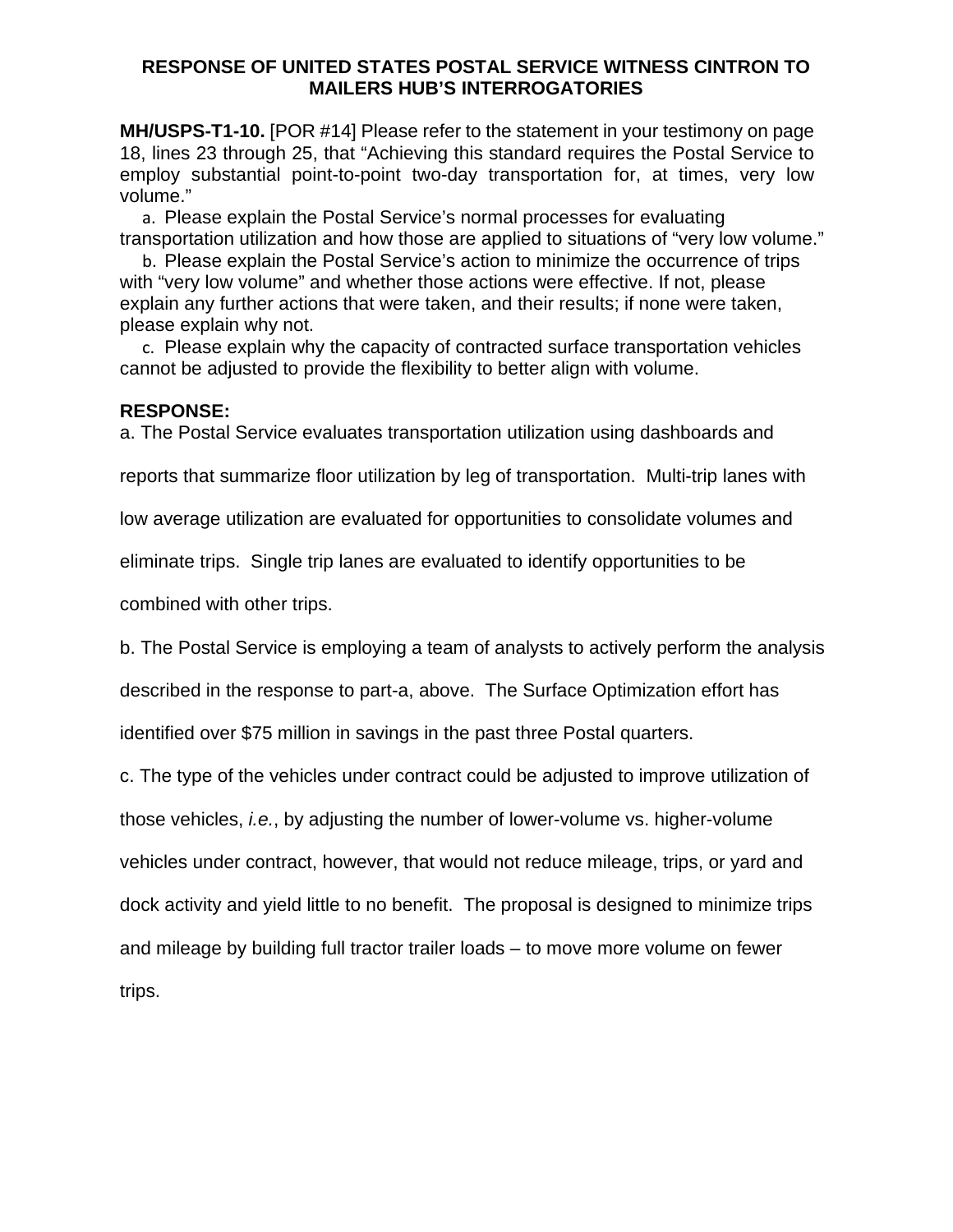**MH/USPS-T1-11.** [POR #15] Please refer to your testimony in section III(A), *Proposed Transportation Network Changes and Benefit*.

a. Please explain the Postal Service's criteria for determining the efficiency of transportation, particularly as each mode correlates to the level of service performance it enables.

b. Please confirm that the primary objective of the proposed service standard changes is to reduce Postal Service costs by maximizing the volume of mail that can be moved by surface transportation. and not to maintain or improve on the current levels of achievement of the current service standards for First-Class Mail.. If not confirmed, please explain why.

### **RESPONSE:**

a. Transportation efficiency is currently based on utilization of the network, with a goal

of achieving 65% utilization. Part of the goal to improve utilization is also to reduce /

control costs, reduce trips, and reduce yard and dock activity.

b. Not confirmed. There are two goals of the proposed service standard change: to

improve service performance capability and to improve cost effectiveness of the

network.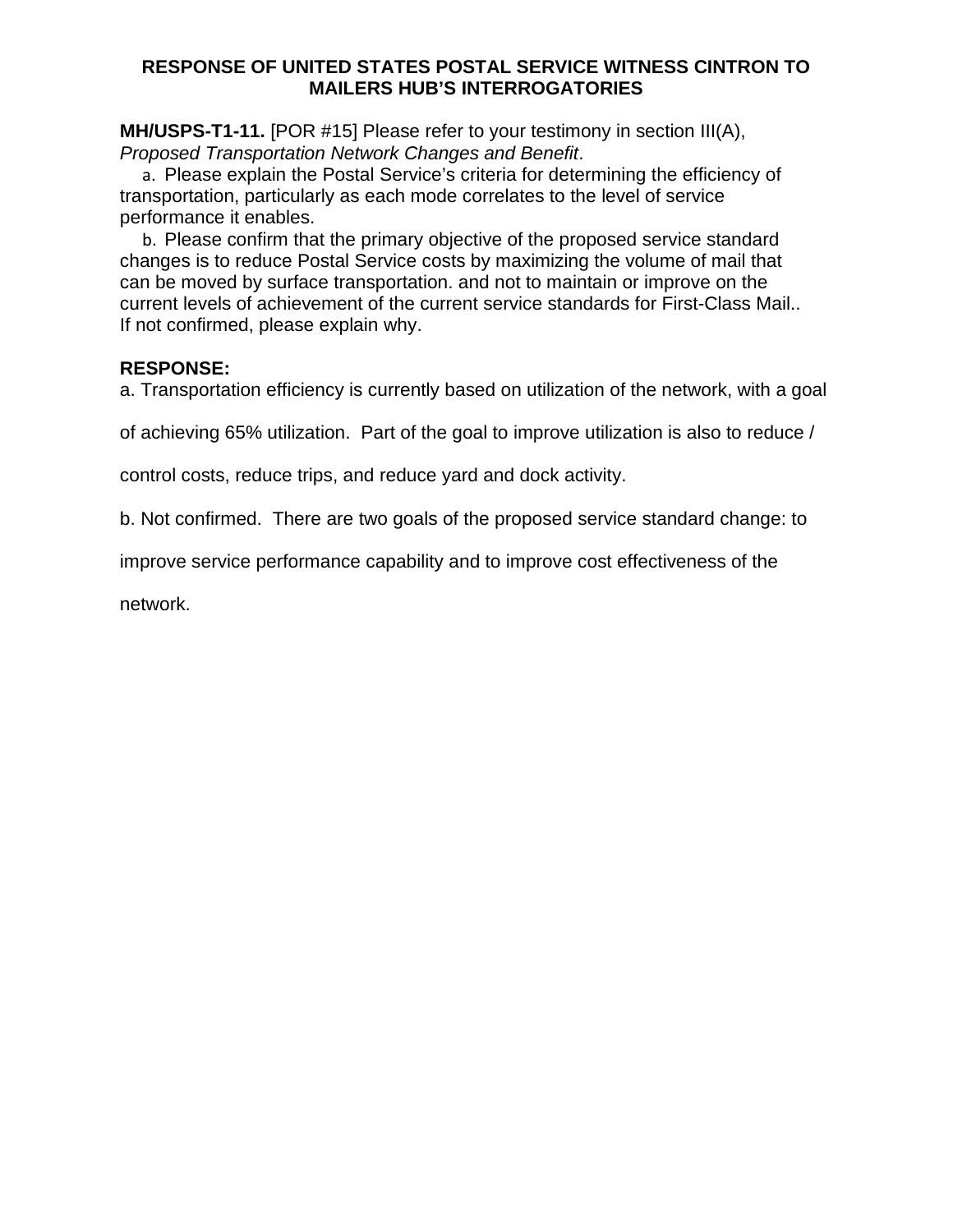**MH/USPS-T1-12.** [POR #16] Please refer to your testimony in section III(A), *Proposed Transportation Network Changes and Benefit*.

a. Please explain the vehicle capacity (vehicle types and sizes) and their flexibility (i.e., option to select based on volume) that is assumed in evaluating the "efficiency" of proposed surface transportation.

b. Please confirm that your examples of "efficiency-increasing measures" noted on lines 16 through 19 imply multiple stops along a lane of surface transportation. If confirmed, please explain that statement as it compares to the transportation that is illustrated on page 11 labeled "Only 5 Steps for Future Middle Mile." If not confirmed, please explain why not.

### **RESPONSE:**

a. The 'flexibility' in the network referred to in the testimony is associated with the

ability to route the same volumes on fewer trips by combining routes to Surface

Transfer Centers (STCs) or taking advantage of multi-stops. This flexibility in routing

will improve trip utilization, reduce trips, reduce yard and dock activity, and allow

additional volumes to be routed via surface instead of air transportation. The Postal

Service has flexibility in determining the equipment required for contracts supporting

the movement of mail volumes between origin and destination pairs.

b. Partially confirmed. Efficiency-increasing measures include adding multi-stop

routings, increasing the use of Surface Transfer Centers, and shifting volumes from

more expensive air routings to less expensive surface routings. The illustration on

page 11 of my testimony is an example comparing the typical handling of an air lane

to a lane serviced by an STC and is not inclusive of all transportation routing

possibilities.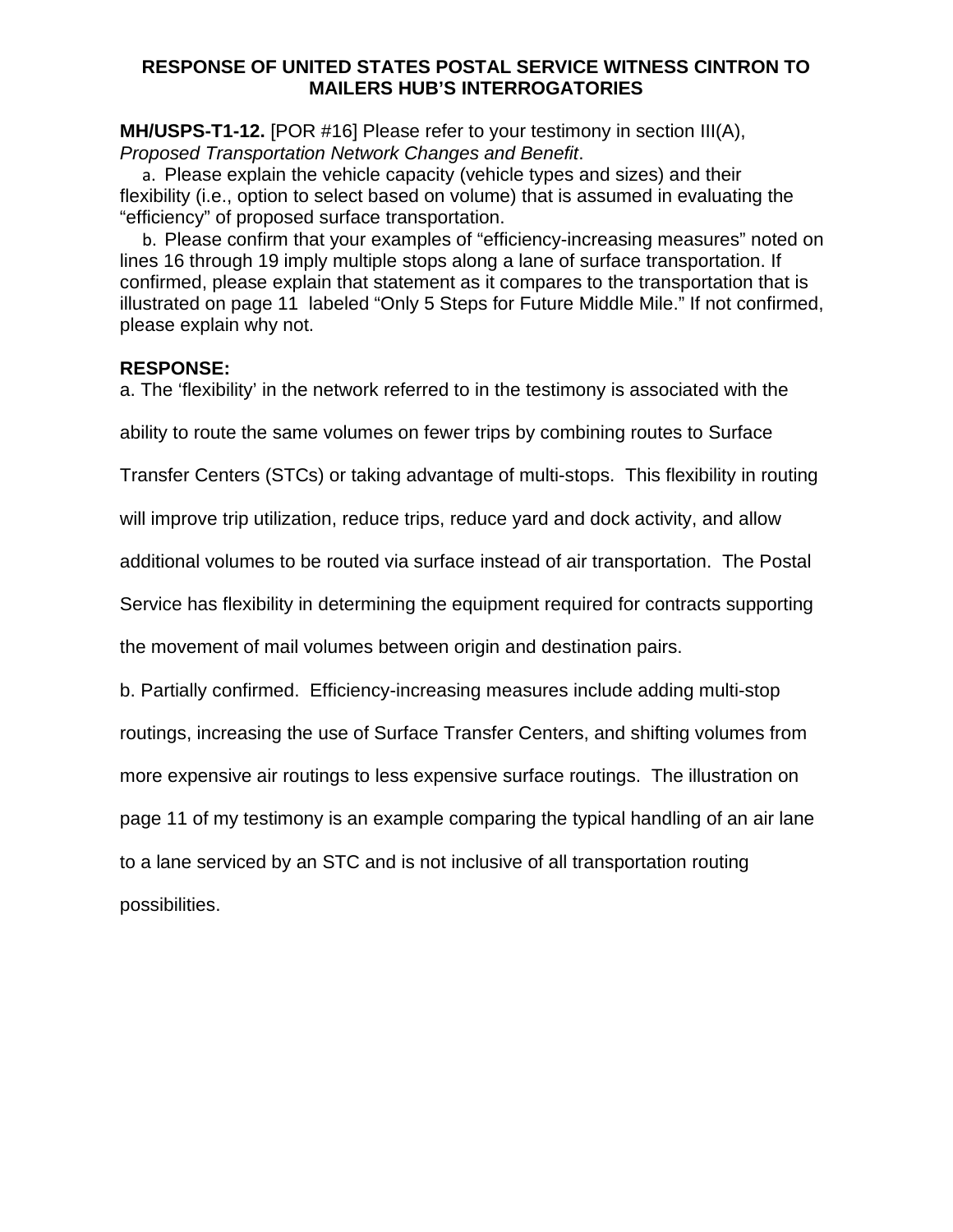**MH/USPS-T1-13.** [POR #18] Please refer to the statement in your testimony on page 28, lines 11 through 13, that "Early dispatches, which are frequently necessary to achieve current service standards, risk departing from origin points without all committed volumes, leading to operational plan failures and missed service standard targets."

a. Please explain why and how, in the stated scenario, approved operating plans would not align transportation and achievement of service standards or, conversely, how operating plans would be approved if they include the necessity for early dispatches, perhaps "without all committed volumes."

b. Please explain how correction of such misalignments cannot be achieved without changing service standards.

### **RESPONSE:**

a. National operating plans were established, standardized, and implemented with the

operating window change of 2012. In many cases, processing centers had to

implement special handling procedures to help ensure timely dispatching of volumes to

early 2-day partners. As package volumes have increased and clearance times

pushed later, both 2 and 3-day pairs, where letters, flats, and packages share

transportation, either need to wait for volumes to clear, or depart without all the

committed volumes. Air transportation is typically more expensive, limited in capacity,

and has not been a viable alternative.

b. Expanding air transportation could alleviate some of the misalignments if capacity

was available at an increased operating cost. However, the air network has not proven

effective and continues to struggle to meet the Post Service's operating plans and

desired service performance levels, particularly since the onset of the pandemic.

Extending the service standards increases the routing flexibility to implement more

cost-effective surface transportation, alleviate the capacity issues currently observed in

the air network, decrease costs, and meet customer expectations set by the proposed

service standards.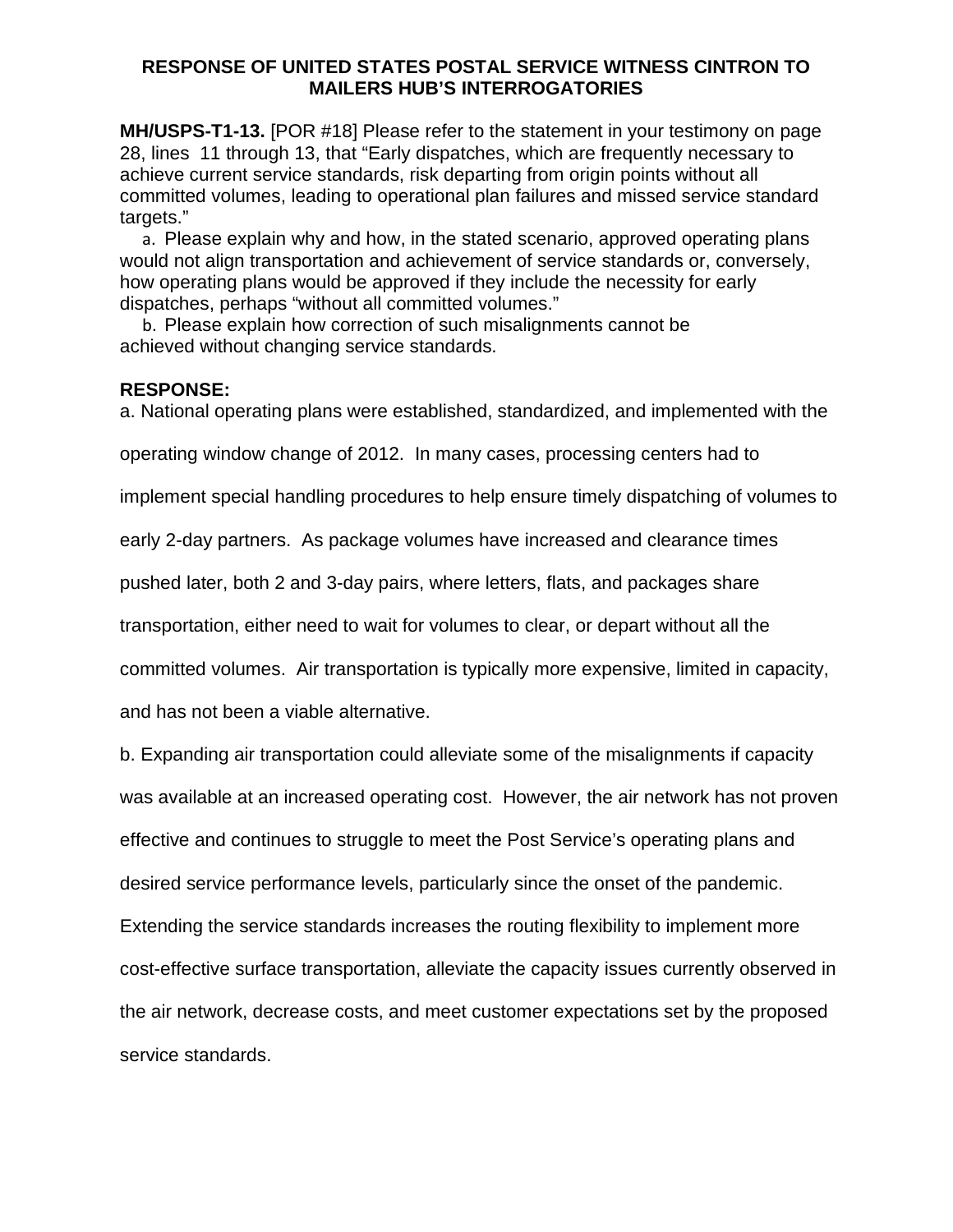**MH/USPS-T1-14.** [POR #20] Please refer to your testimony on page 30, lines 15 through 17.

a. Please explain what currently inhibits the Postal Service from having "more flexibility to route mail more efficiently, and to maximize the use of space on each trip."

### **RESPONSE:**

a. The current service standards constrain routings by limiting the transportation

window and dictating departure times from origin to arrive at destination by critical

entry time. If the pair is at the outer boundary of the 2-day reach, direct trips may be

required regardless of volume between the pairs. As stated in the testimony, adding

time to the transit window allows for multi-stop routings, and routings via Surface

Transfer Centers to improve utilization, reduce surface trips, and reduce yard and

dock activity. The added transit window also extends the surface reach to allow

surface routing of volume, where air capacity is limited, or where determined surface

transportation is less costly.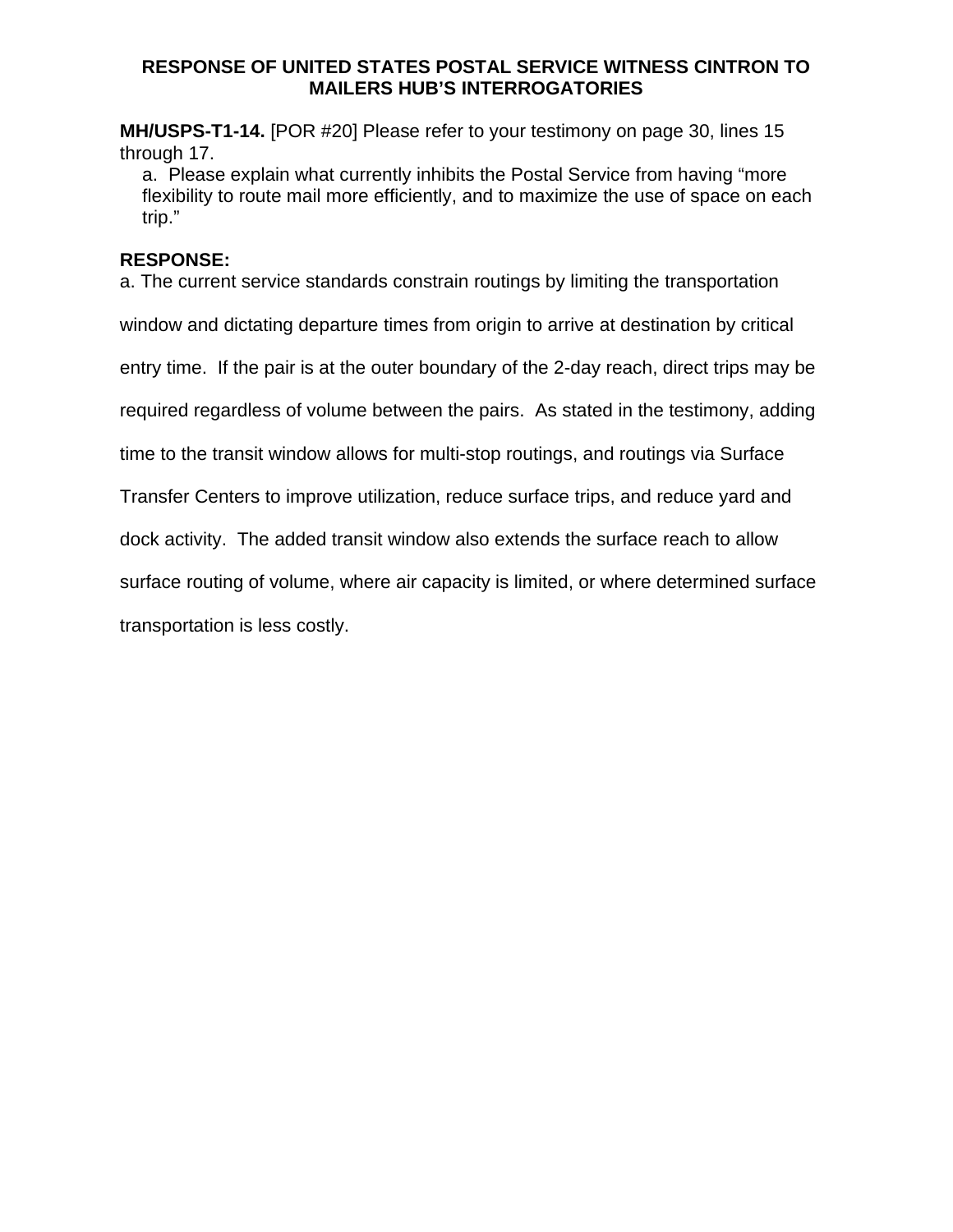**MH/USPS-T1-16.** [POR #23] Please refer to the statement in your testimony on page 31, lines 16 and 17, that "business customers' destination-entry presort mail will remain unaffected by the proposed service standard changes."

a. Please confirm that there are no destination entry rates for First-Class Mail.

b. If confirmed, please clarify the statement that "destination-entry presort mail will remain unaffected by the proposed service standard changes," particularly to define what the term "unaffected" means in your use of it in this statement.

c. Please explain how Presorted First-Class Mail will "remain unaffected" if the origin/destination pair represented by the facility where the mail is deposited and the facility serving the destination of the mail will be moved from a two-day service standard to a three- day service standard "by the proposed service standard changes."

# **RESPONSE:**

a. Confirmed.

b. Commercial pre-sort First-Class Mail volumes, properly prepared, and entered at

the SCF prior to CET will still be eligible for overnight service. No destination entry

Periodicals or Marketing Mail will be impacted by the proposed service standard

change.

c. Overnight pre-sorted First-Class Mail will remain unaffected by the proposed

service standard change. Network First-Class Mail, pre-sort or single-piece, will be

affected by the proposed service standard change.